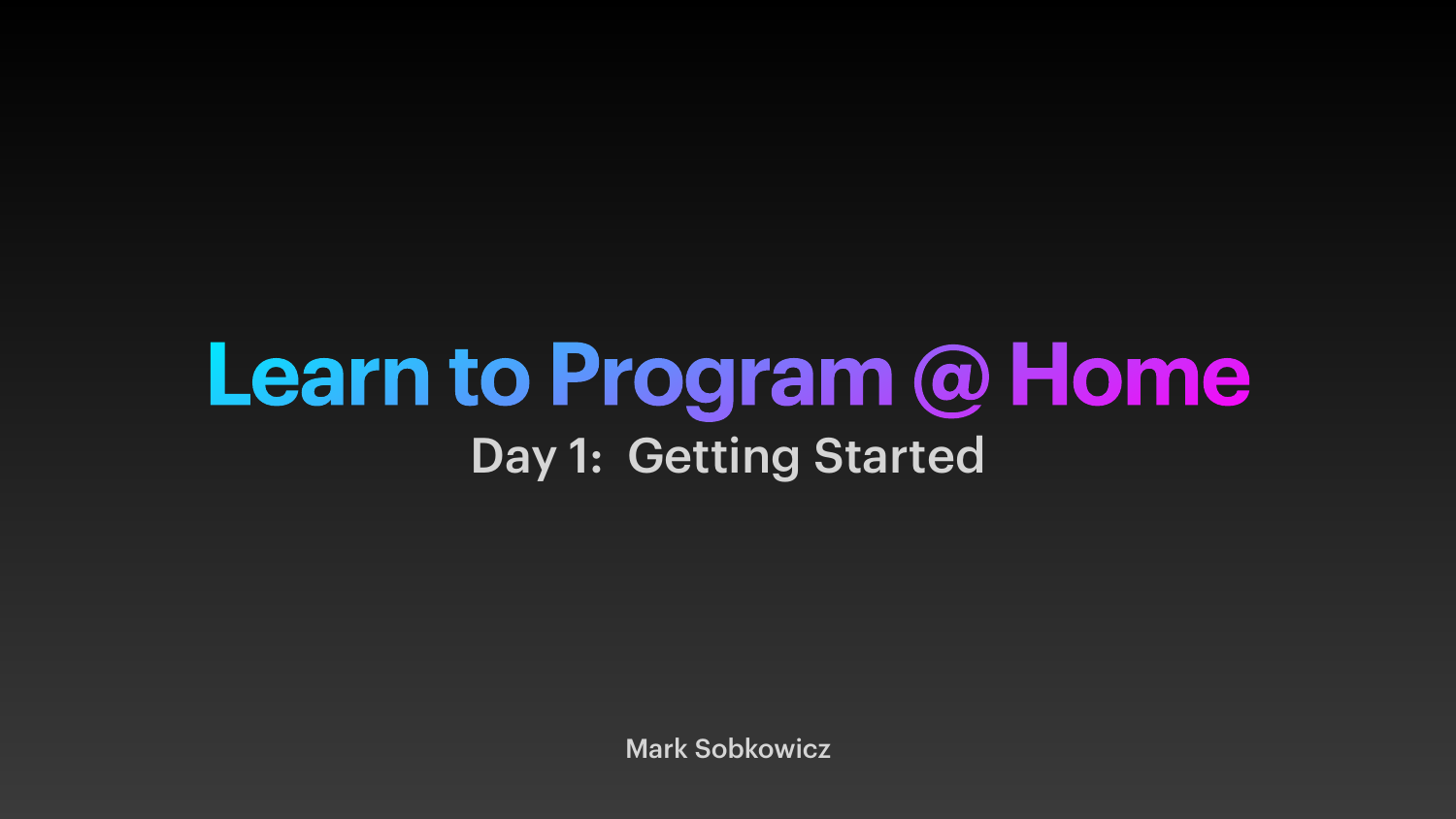# **Today's Goals (Monday June 29)**

Log into the CS50 IDE Make a terminal tab Write some Python commands Make a Python program Run a Python program Today's Python ideas: variables and printing. Looking ahead: Conditionals (*if* statements)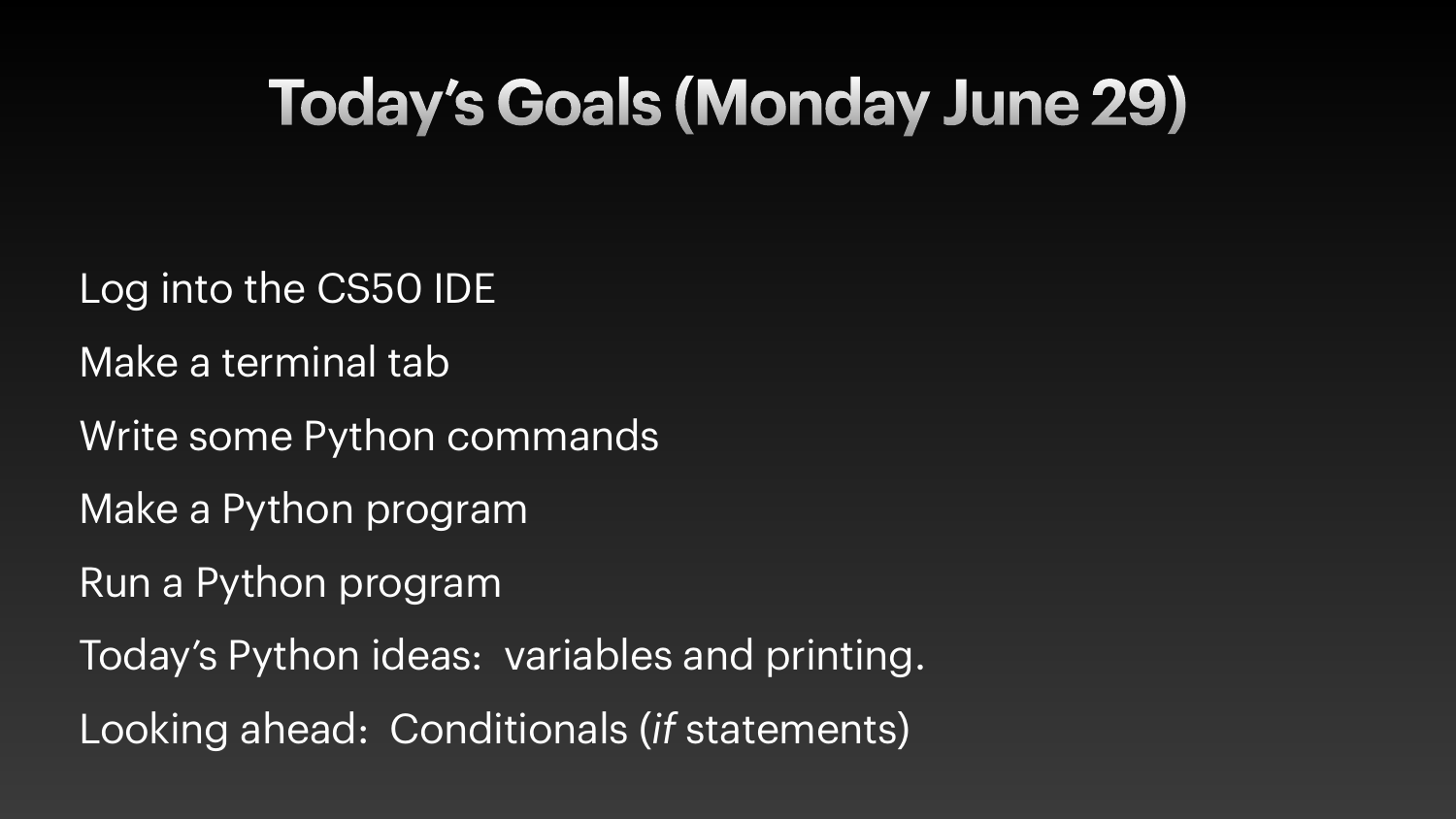

#### Bookmark it (before you log in)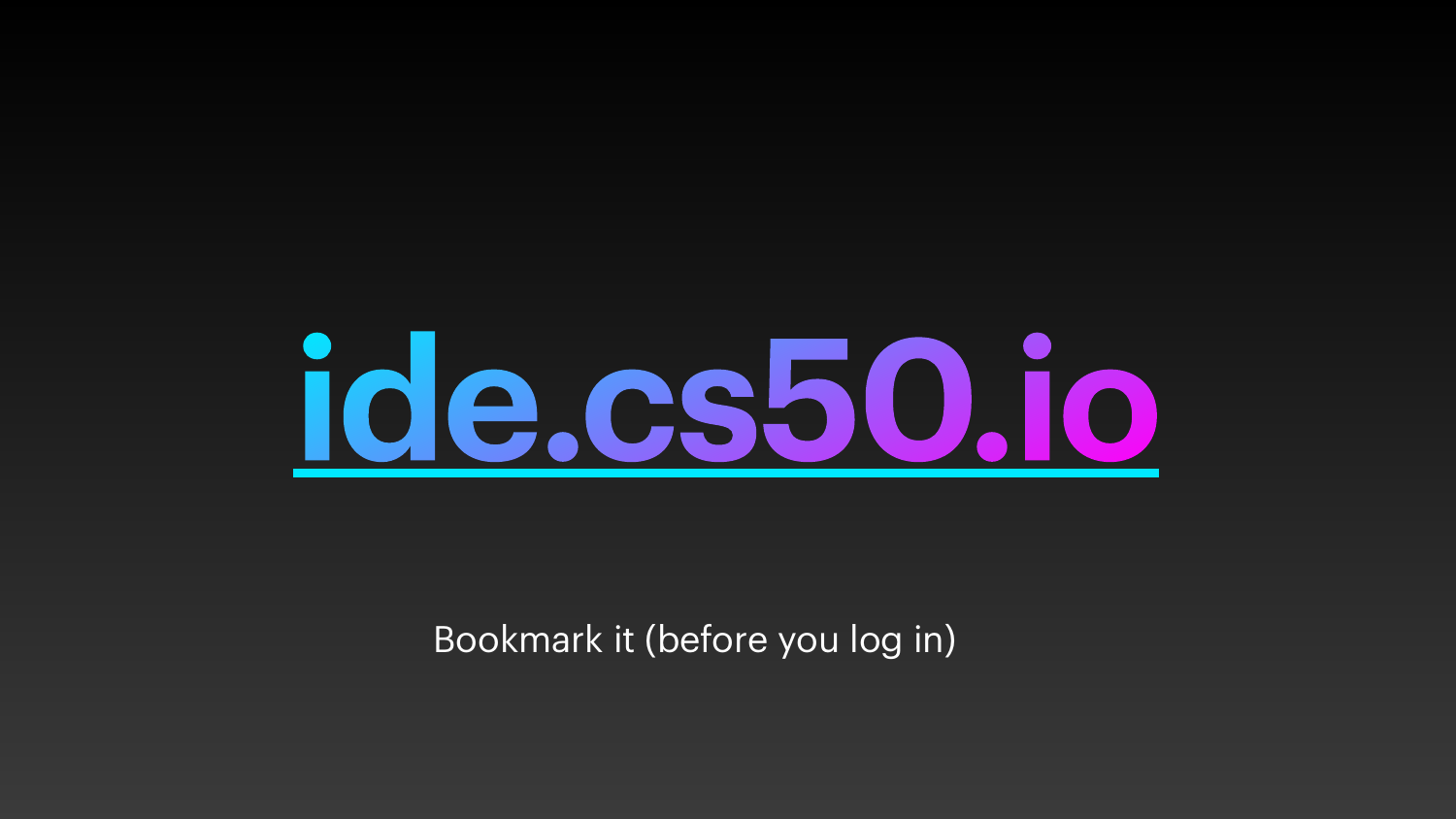

#### Click the "+" to make a New Terminal.

New File  $\mathbin{\char`\^}N$ New Terminal 
V. T application.py application.py application.py turtletest.py  $\sim$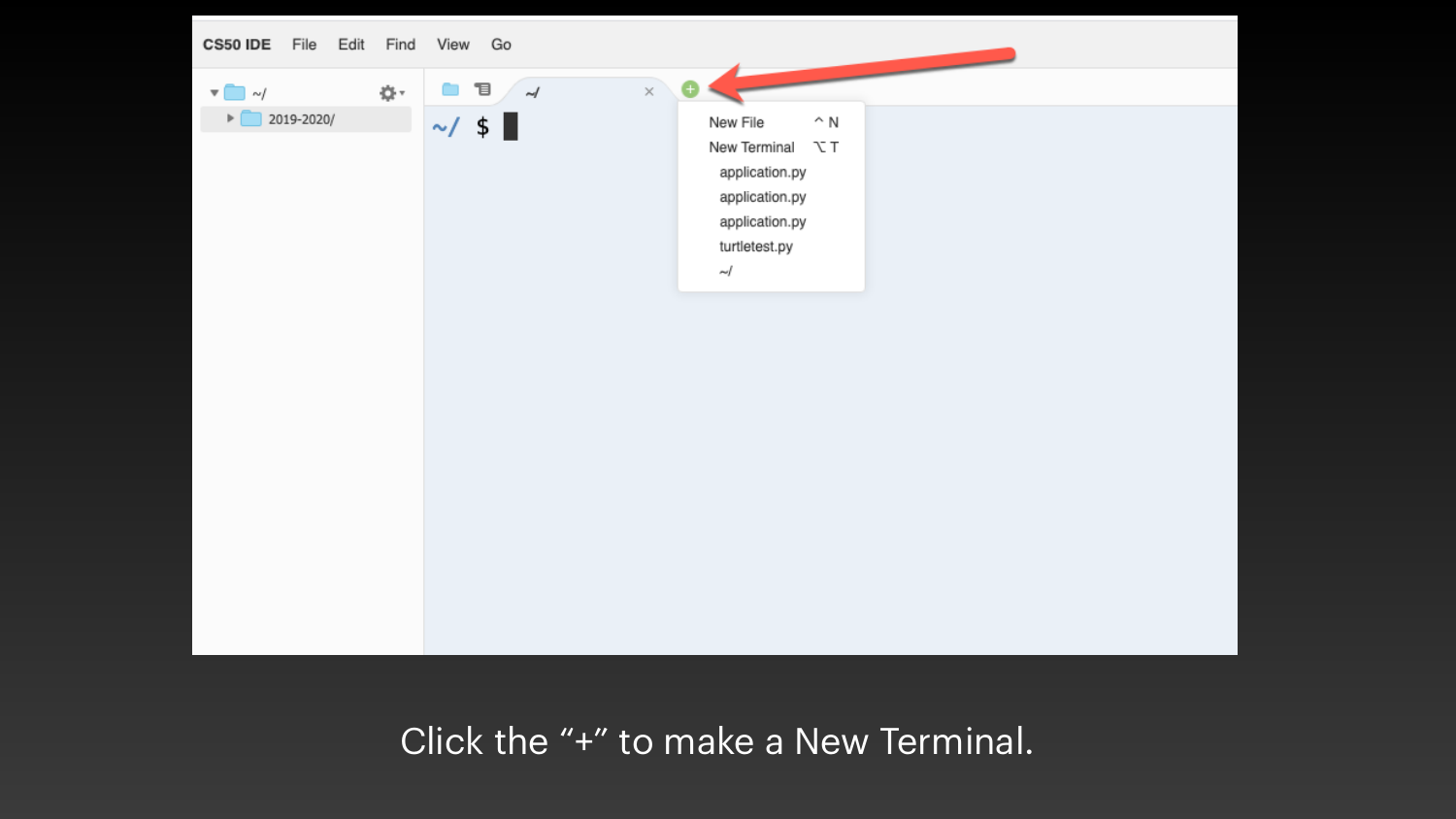## The \$ symbol is called the *prompt*. Click next to the prompt and type "python". Commands in the terminal are *case sensitive*, which means that typing "Python" and "python" are not the same thing.

| CS50 IDE File Edit Find View Go |            |    |    |                                   |                                                                                     |         |  |
|---------------------------------|------------|----|----|-----------------------------------|-------------------------------------------------------------------------------------|---------|--|
| $\Box$ $\sim$ /                 | 2019-2020/ | ☆・ |    | 日<br>$\sim$<br>$\sim$ / \$ python | $\times$                                                                            | $\prec$ |  |
|                                 |            |    | >> |                                   | Python 3.7.6 (default, Feb<br>$[GCC 7.4.0]$ on linux<br>Type "help", "copyright", " |         |  |

 $\times$   $\Theta$ 

3 2020, 16:05:52)

credits" or "license" for more information.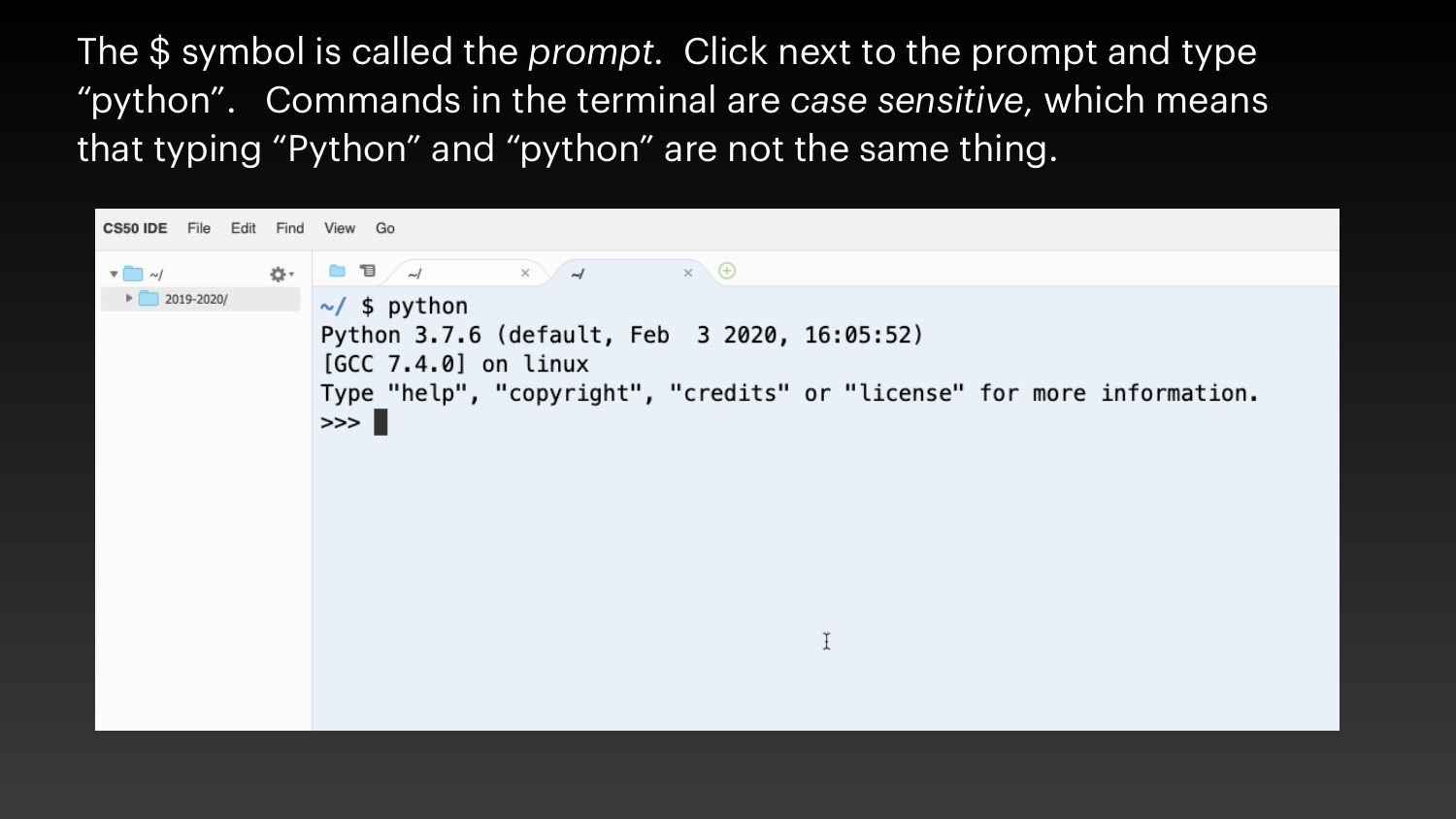#### The ">>>" prompt is the python prompt. We can type python commands here and they are immediately executed. This is not really a program, but it's



a great way to try stuff out.

There is a lot going on here! You can see that Python is good at math. But in order to do some stuff, like take a square root, you have to import a function first.



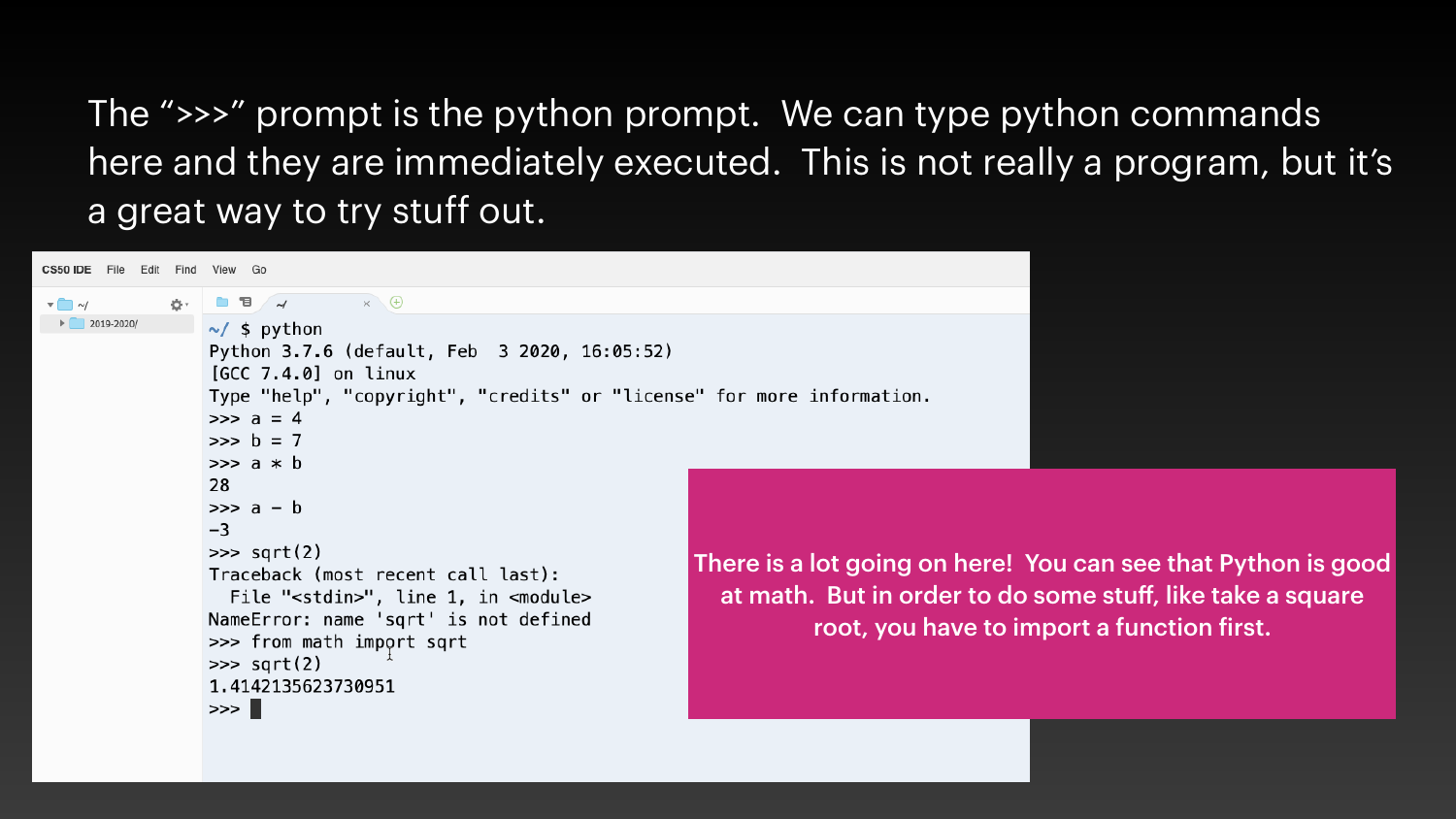You can leave the python prompt open in a tab if you want, or you can use the exit function to get back to the \$ prompt. Whenever you use a python function, you give the name of the function, then parentheses. Sometimes there is stuff inside the parentheses and sometimes not.

## >>> from math import sqrt  $\gg$  sqrt(2) 1.4142135623730951  $\gg$  exit()  $\sim/$  \$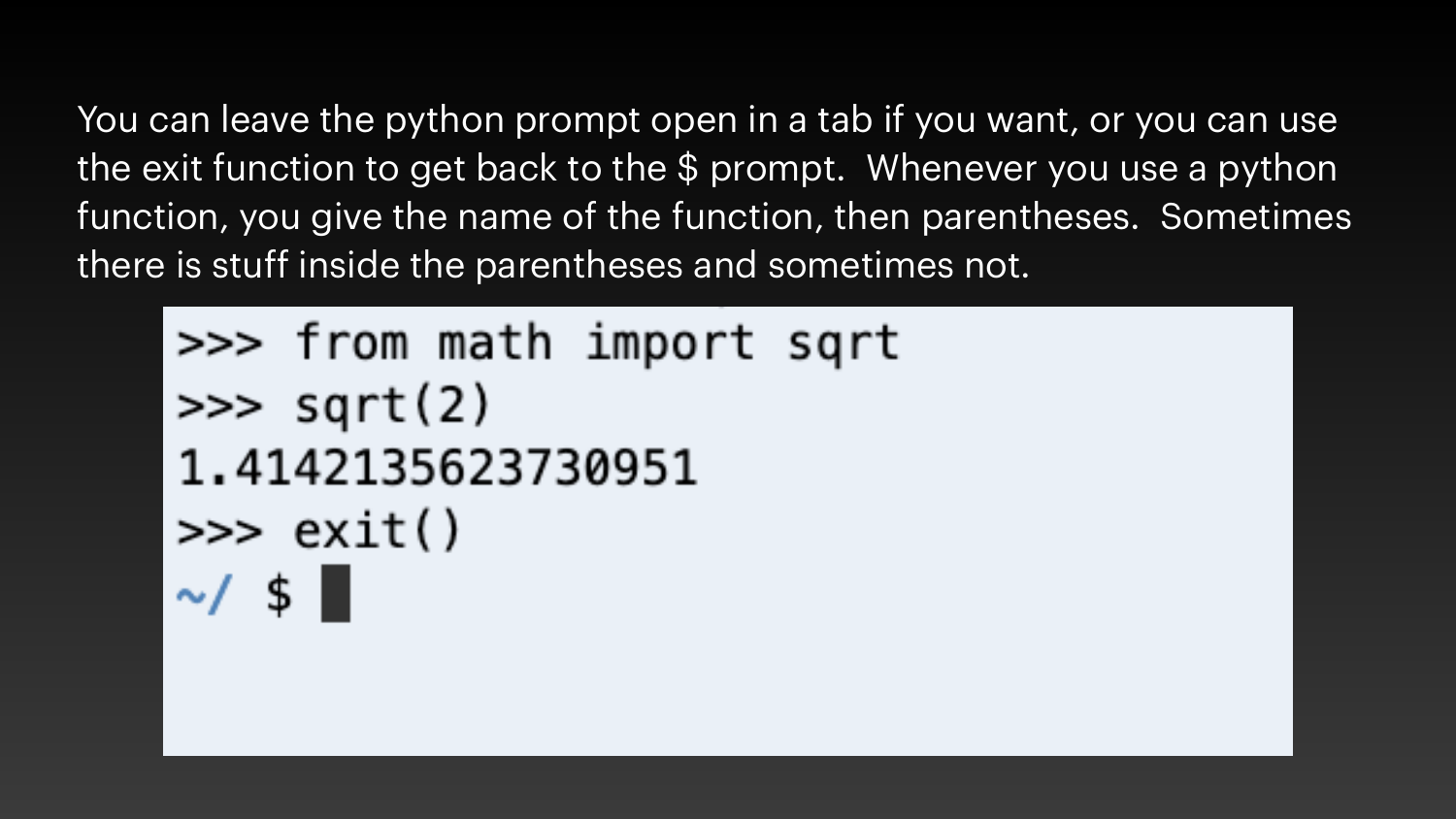#### make a python program

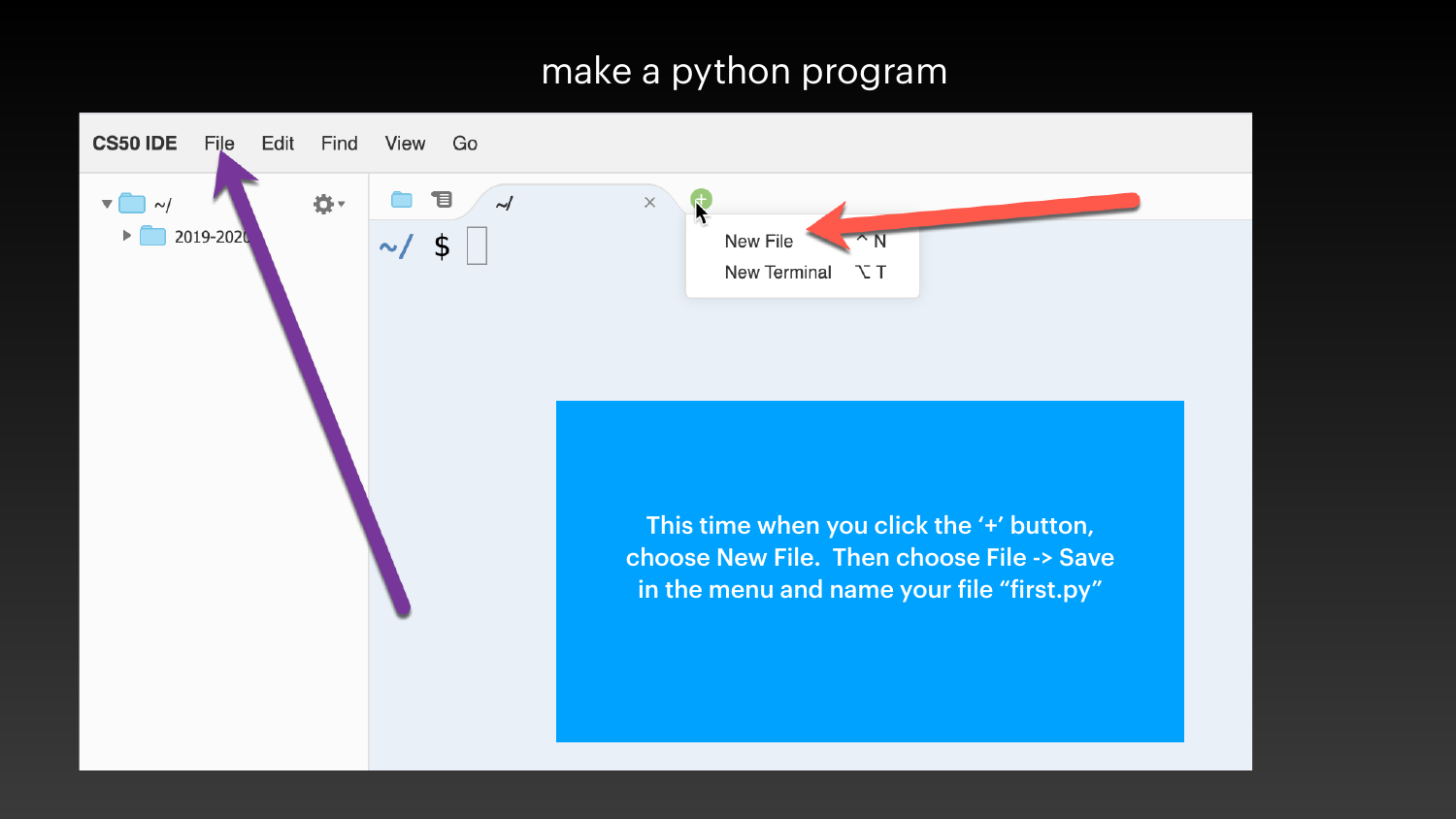### Type a command into your file. It should look just like this.

![](_page_8_Figure_1.jpeg)

The red dot next to the file name means you haven't saved it since you made a change.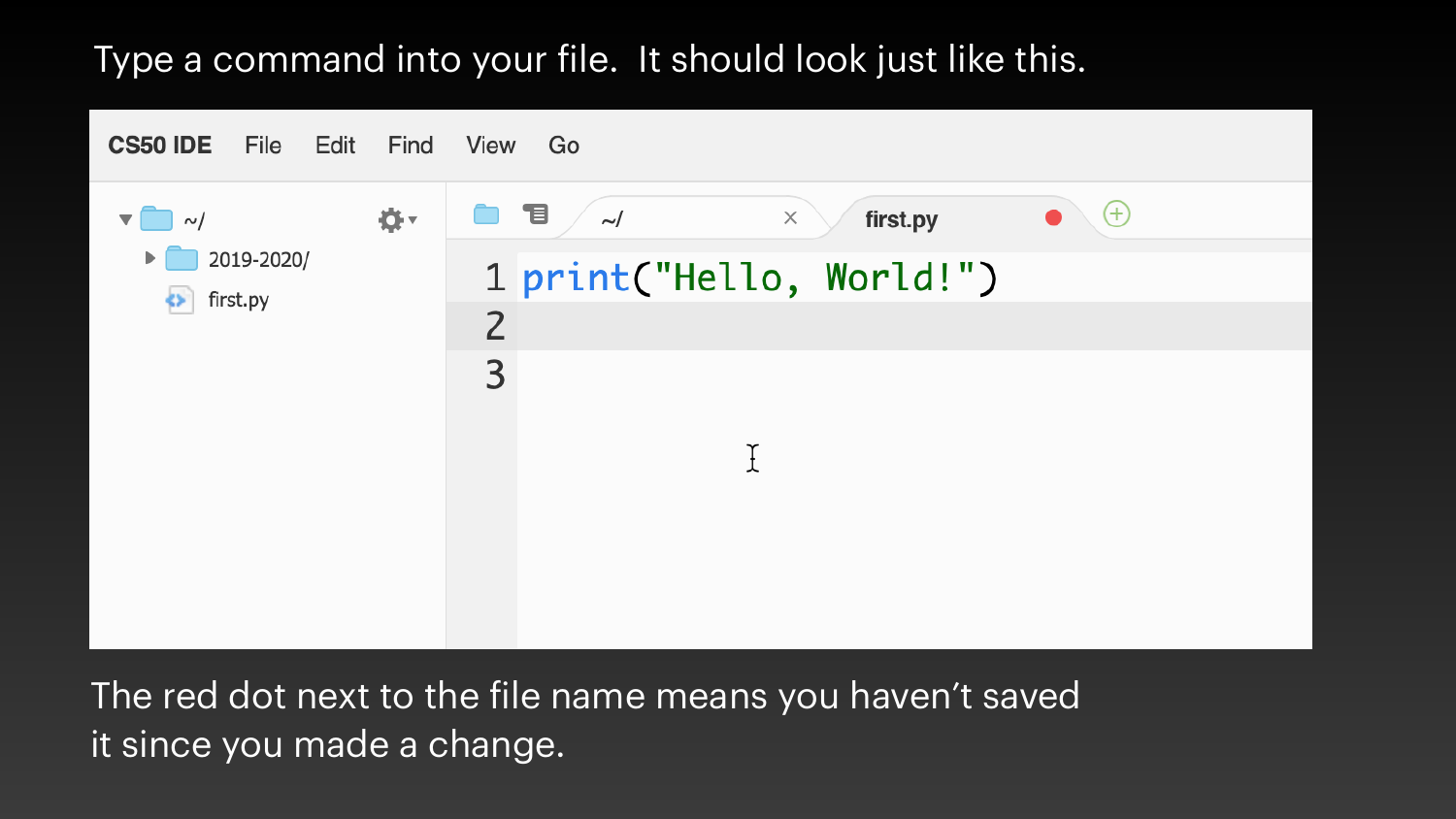![](_page_9_Figure_0.jpeg)

#### Save your file and switch to a Terminal tab. Run your program!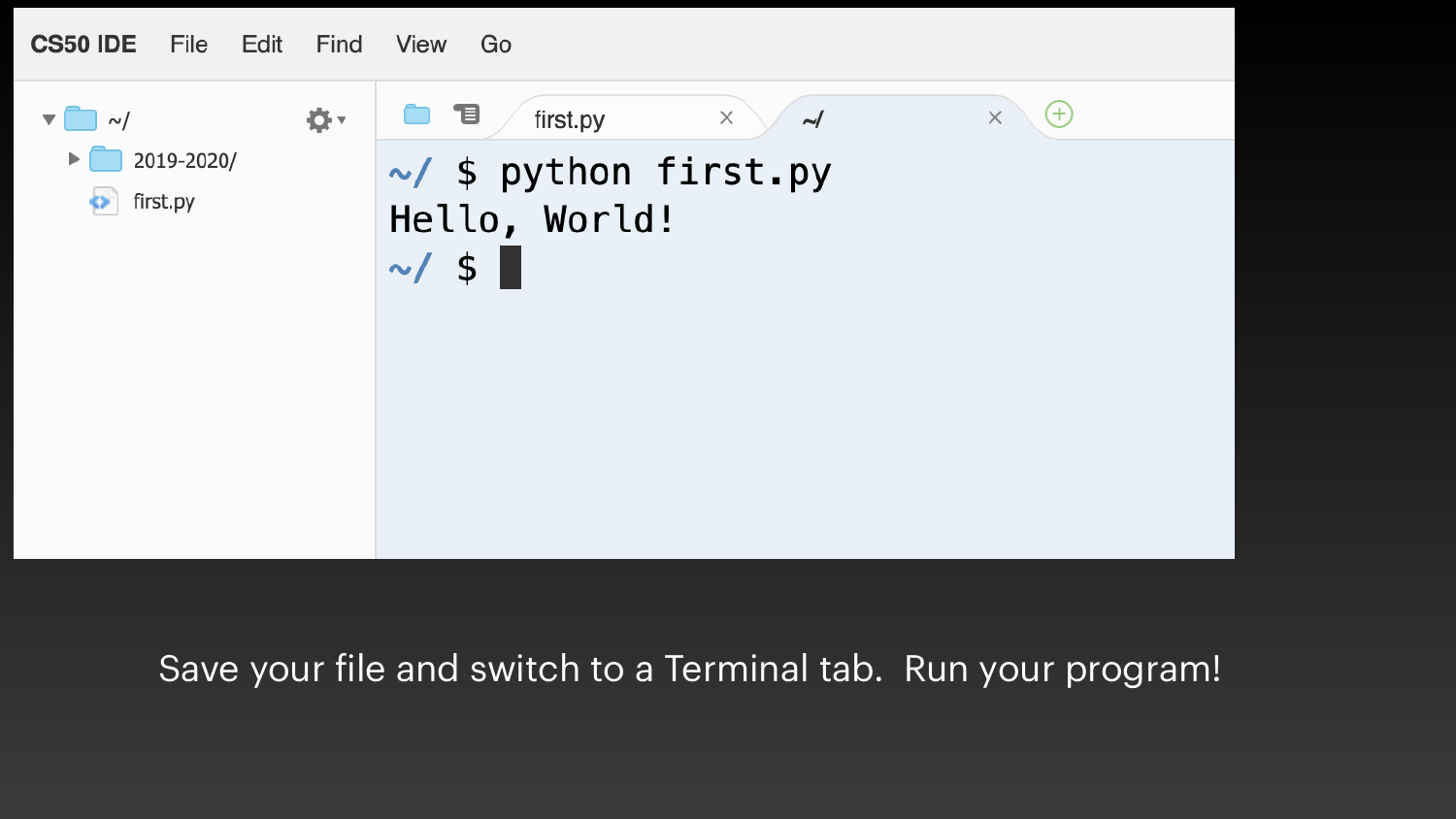![](_page_10_Figure_0.jpeg)

Try this program. On line 2, we create a variable called "name". Remember, capitalization counts! Note that 'f' at the beginning of the print statement, and those curly braces { … } around the variable name in the print.

#### $\times \setminus \oplus$  $\sim$ /

Give your variables names that are meaningful. Variable names can have letters and numbers and some other characters in them. They have to start with a letter and can't have any spaces in them.

![](_page_10_Picture_6.jpeg)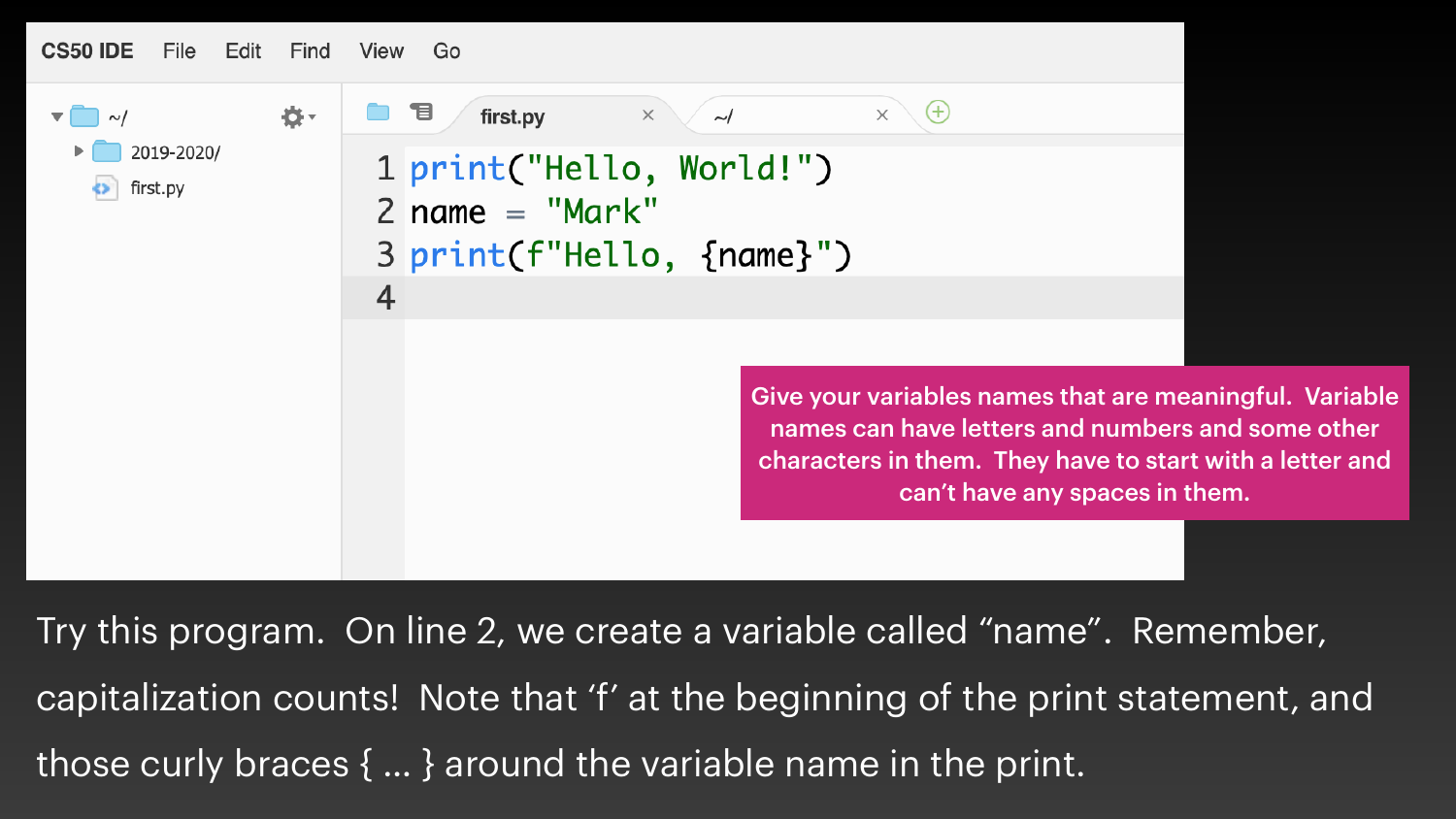### On line 1, we're importing a function, called "get\_string", from a library called

CS50 IDE File Edit Find View Go

| $\sim$ /               | first.py | $\times$<br>$\sim$ /                                                                                               |  |
|------------------------|----------|--------------------------------------------------------------------------------------------------------------------|--|
| 2019-2020/<br>first.py |          | 1 from cs50 import get_str<br>2 print("Hello, World!")<br>$3$ name = get_string("What<br>4 print(f"Hello, {name}") |  |
|                        |          |                                                                                                                    |  |
|                        |          |                                                                                                                    |  |

"cs50".

![](_page_11_Figure_3.jpeg)

#### is your name? ")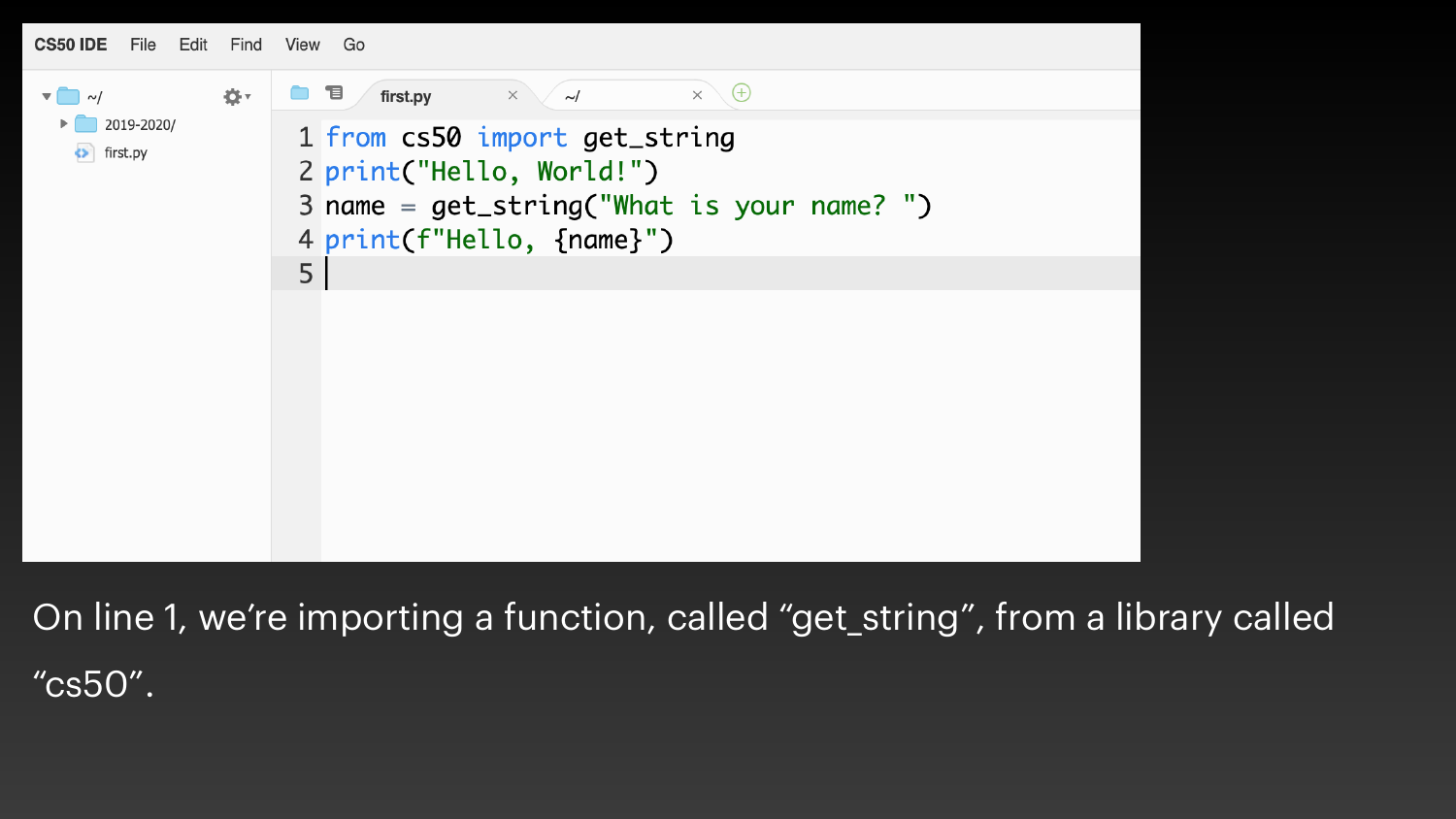#### Error Messages

![](_page_12_Picture_1.jpeg)

trying to tell us something is wrong.

Error messages can be hard to read. But

![](_page_12_Picture_5.jpeg)

This message tells us the problem is on line 3, and even puts a little ^ pointing to near where the problem is.